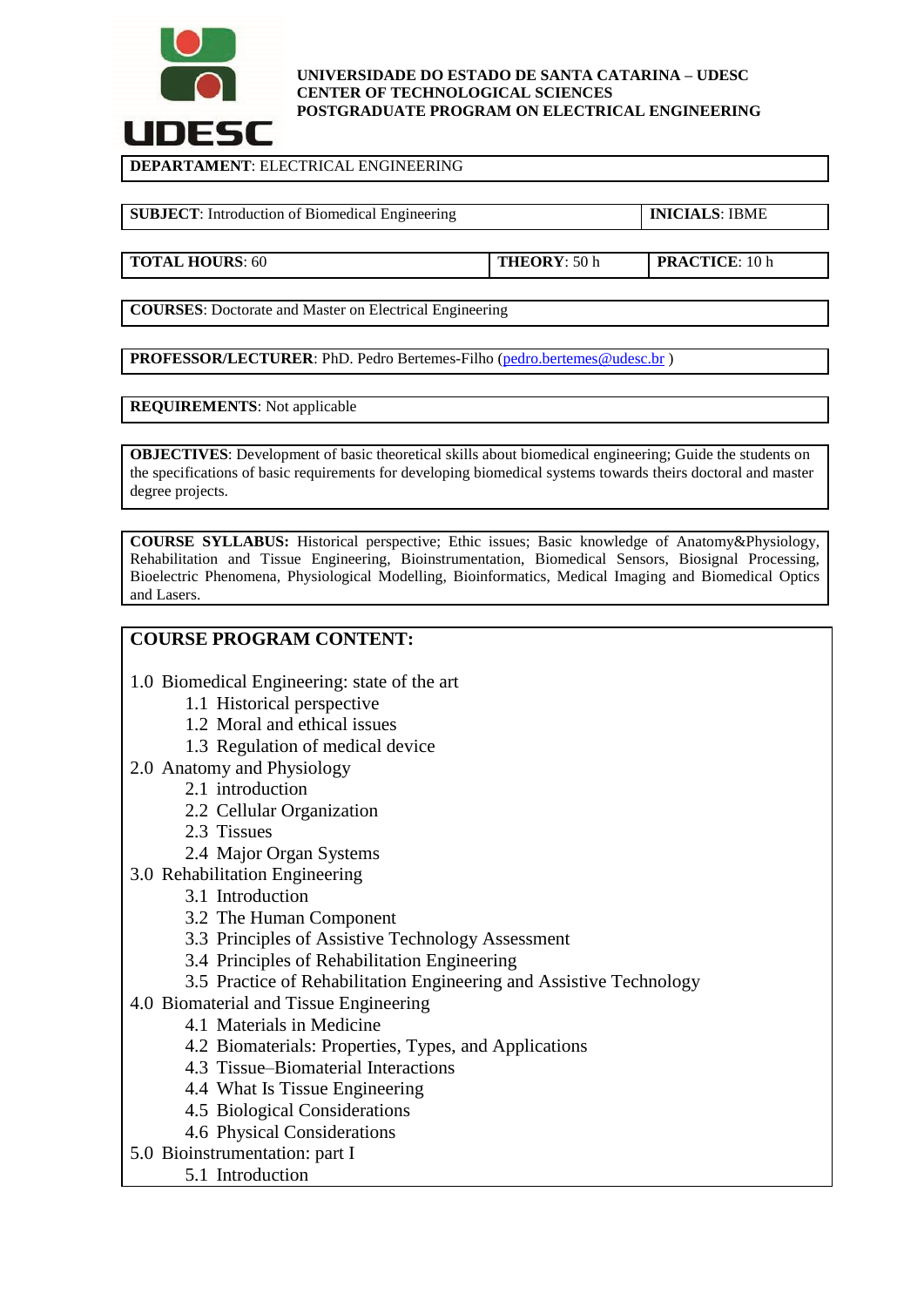- 5.2 Basic Bioinstrumentation System
- 5.3 Charge, Current, Voltage, Power, and Energy
- 5.4 Resistance
- 5.5 Linear Network Analysis
- 5.6 Linearity and Superposition
- 5.7 Thevenin's Theorem
- 5.8 Inductors
- 5.9 Capacitors
- 6.0 Bioinstrumentation: part II
	- 6.1 Circuits involving resistors, capacitors and inductors: solving approaches
	- 6.2 Operational Amplifiers
	- 6.3 Time-Varying Signals
	- 6.4 Active Analog Filters
	- 6.5 Bioinstrumentation Design
- 7.0 Biomedical Sensors: part I
	- 7.1 Introduction
	- 7.2 Biopotential Measurements
	- 7.3 Physical Measurements
- 8.0 Biomedical Sensors: part II
	- 8.1 Blood Gases and pH Sensors
	- 8.2 Bioanalytical Sensors
	- 8.3 Optical Biosensors
	- 8.4 Other sensors
- 9.0 Biosignal processing: part I
	- 9.1 Introduction
	- 9.2 Physiological Origins of Biosignals
	- 9.3 Characteristics of Biosignals
	- 9.4 Signal Acquisition
- 10.0 Biosignal processing: part II
	- 10.1 Frequency Domain Representation of Biological Signals
	- 10.2 Linear Systems
	- 10.3 Signal Averaging
	- 10.4 Wavelet Transform and Short-Time Fourier Transform
	- 10.5 Artificial Intelligence Techniques
- 11.0 Bioelectric Phenomena
	- 11.1 Introduction
	- 11.2 History
	- 11.3 Neurons
	- 11.4 Basic Biophysics Tools and Relationships
	- 11.5 Equivalent Circuit Model for the Cell Membrane
	- 11.6 Hodgkin–Huxley Model of the Action Potential
	- 11.7 Model of the Whole Neuron
- 12.0 Physiological Modelling
	- 12.1 Introduction
	- 12.2 Compartmental Modeling
	- 12.3 An Overview of the Fast Eye Movement System
	- 12.4 Westheimer Saccadic Eye Movement Model
	- 12.5 The Saccade Controller
	- 12.6 Development of an Oculomotor Muscle Model
	- 12.7 A Linear Muscle Model
	- 12.8 A Linear Homeomorphic Saccadic Eye Movement Model
	- 12.9 A Truer Linear Homeomorphic Saccadic Eye Movement Model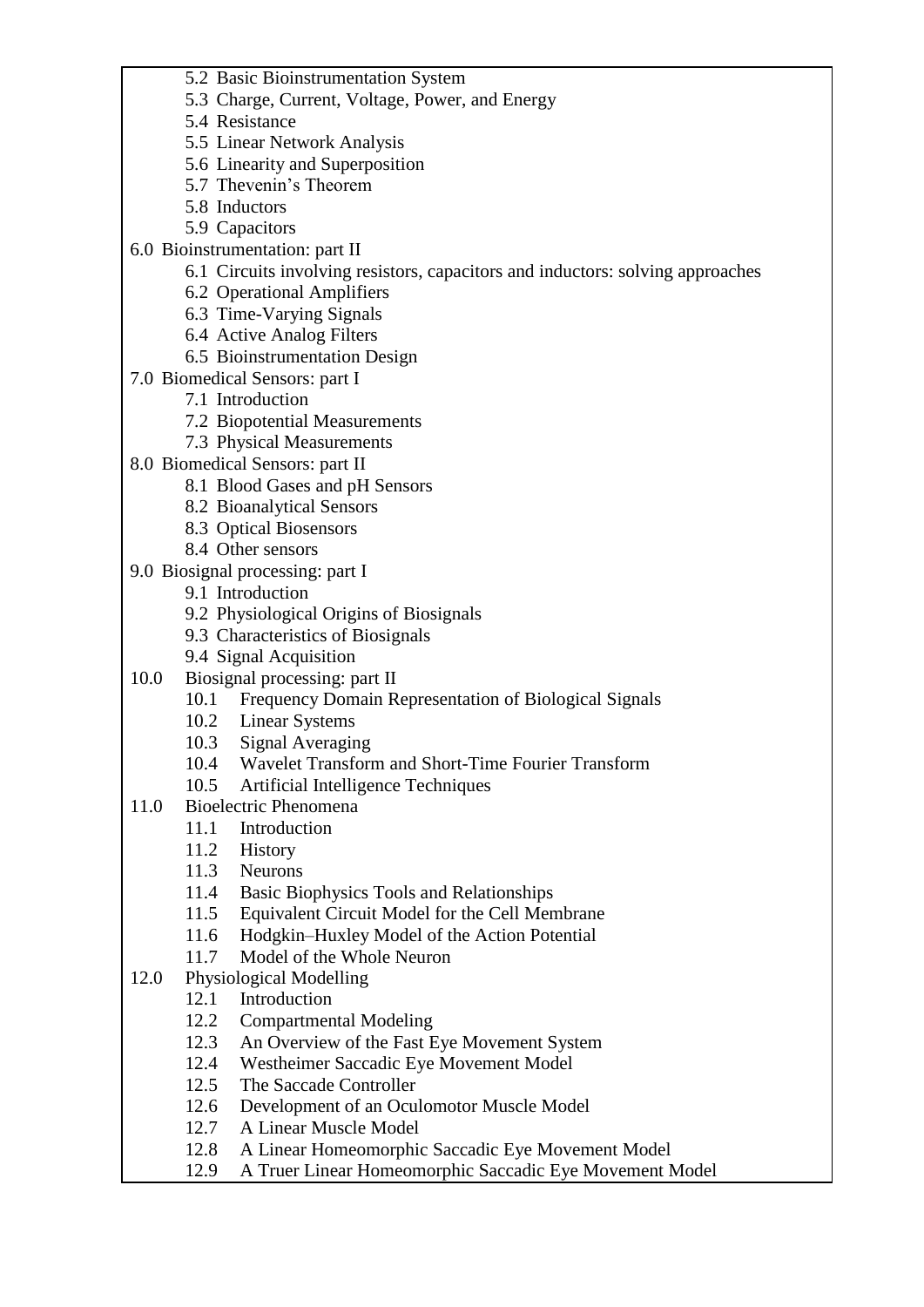- 12.10 System Identification
- 13.0 Bioinformatics
	- 13.1 Introduction
	- 13.2 Core Laboratory Technologies
	- 13.3 Core Bioinformatics Technologies
	- 13.4 Computational Biology
	- 13.5 The Modelling Process
	- 13.6 Bionetworks
- 14.0 Medical Imaging
	- 14.1 Introduction
	- 14.2 Emission Imaging Systems
	- 14.3 Instrumentation and Imaging Devices
	- 14.4 Radiographic Imaging Systems
	- 14.5 Diagnostic Ultrasound Imaging
	- 14.6 Magnetic Resonance Imaging (MRI)
	- 14.7 Comparison of Imaging Mode

## 15.0 Biomedical Optics and Lasers

- 15.1 Introduction to Essential Optical Principles
- 15.2 Fundamentals of Light Propagation in Biological Tissue
- 15.3 Physical Interaction of Light and Physical Sensing
- 15.4 Biochemical Measurement Techniques Using Light
- 15.5 Fundamentals of Photothermal Therapeutic Effects of Lasers
- 15.6 Fiber Optics and Waveguides in Medicine
- 15.7 Biomedical Optical Imaging

**METHODOLOGY**: Expositive theoretical classes by using slides electronically projected and the white board; Oral presentations related to this subject; Practical projects in a workbench and computer simulations, when applicable.

**PERFORMANCE ASSESSMENT**: The student may decide between two methods: (1) and (2):

(1) Make 2 tests with weight 40% e 60%, respectively,

### **OR**

(2.1) Present a pre-project to be written in an article format. In order to be accepted as a performance assessment, it has to be orally presented after 4 weeks the class has started (10% of the final score). The expected results should be clearly defined. If the 2 students will be working in the article, then the activities of each one should be clearly described in the pre-project;

(2.2) Develop a practical/theoretical article to solve a problem in the engineering area by using the tools which will be learnt in this discipline (SET). The article should be original and it can be either proposed by the professor or by the students, once it is previously approved. The deadline of the article is the last day of the academic semester, according to the UDESC calendar, and it should be formatted according to the IEEE template (30% of the final score);

(2.3) Present the results of the article (30% of the final score).

In the case of the pre-project is not approved or the deadline was lost, the student(s) will make 2 tests, weighting 40% e 60%, respectively.

If the method (2) is chosen, a final oral presentation of the article must be done (20% of the final score) and the project/article will be 70% of the final score (10%+30%+30%).